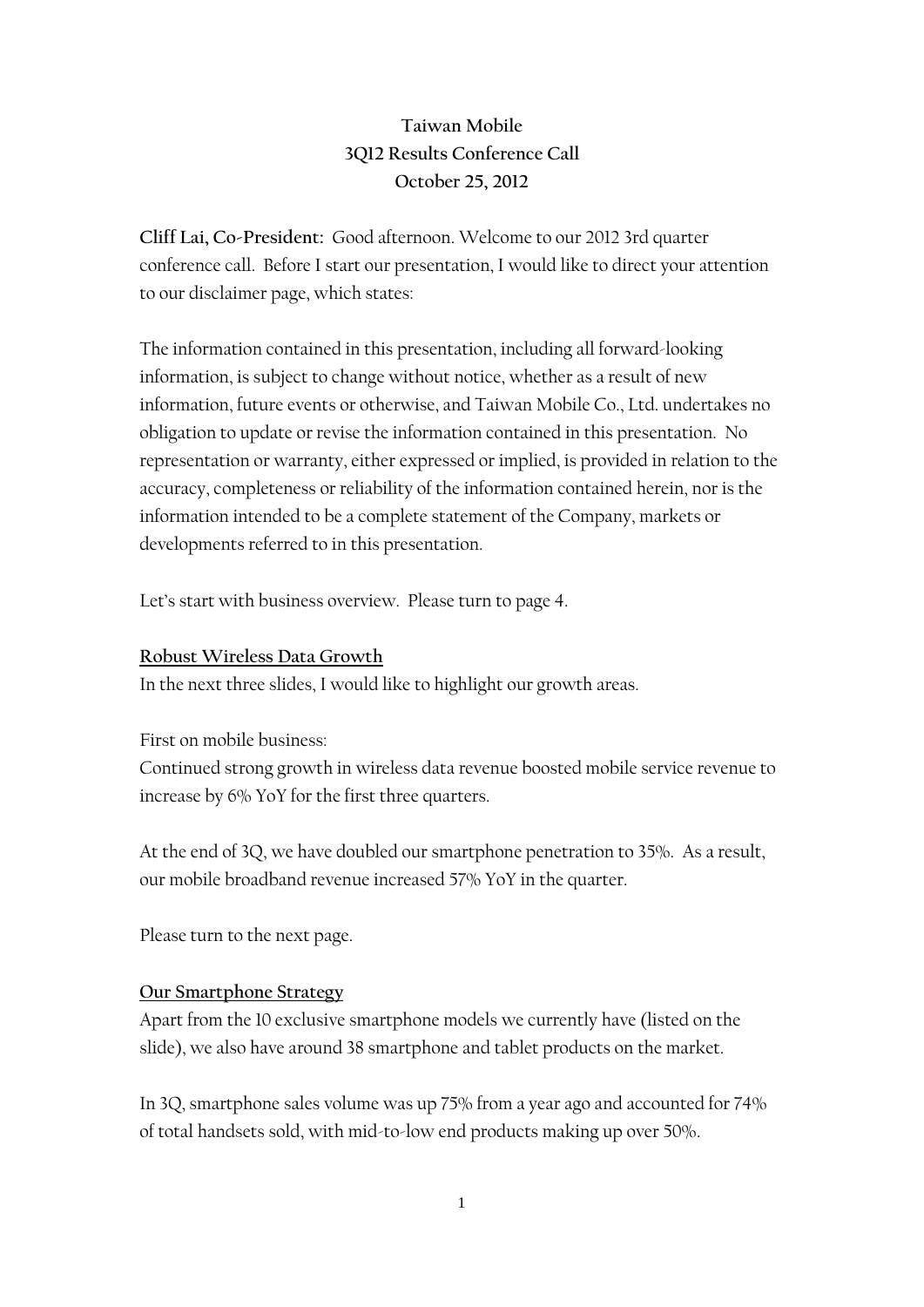Year-to-date, smartphone's payback period had slightly shortened, with its ARPU at roughly 180% that of post-paid.

Please turn to the next page.

### **CATV Growth Catalysts**

As indicated in the table, our internet subscriber number increase of 10% and DTV customer number growth of 73% are all higher than the 1% subscriber rise in analogue TV services in 3Q.

Our cable internet ARPU continues trending up, with high-speed (i.e. 20M& above) subscriber mix rising to 25% in September vs. 7% a year ago.

Please turn to the next page.

#### **New Product & Service**

This page of new products and services we launched during the 3rd quarter is for your reference.

I will turn the mic to Vivien on our financial results.

#### **Result Summary**

### **Vivien Hsu, Co-President:**

On a YoY comparison, stripping out the one-off reversal of over-accrued expenses made in 3Q11, our 3Q12 consolidated EBITDA grew by 2.4% from a year ago, contributed by a service revenue growth of 3%. Excluding the above mentioned oneoff adjustment and impairment loss on Taiwan High Speed Rail booked in 3Q11, the recurring net income was up by 4.7% YoY.

In 3Q12, service revenue was lower than our guidance, due to prepaid competitions. Nonetheless, both CBG and EBG outperformed its respective profit target, credited to better opex controls. This helped alleviate pressure from momo's lackluster contribution.

The non-operating expense also came in less than guidance due mainly to lowerthan-expected asset write-off losses. As such, our 3Q12 net profit was better than forecasted.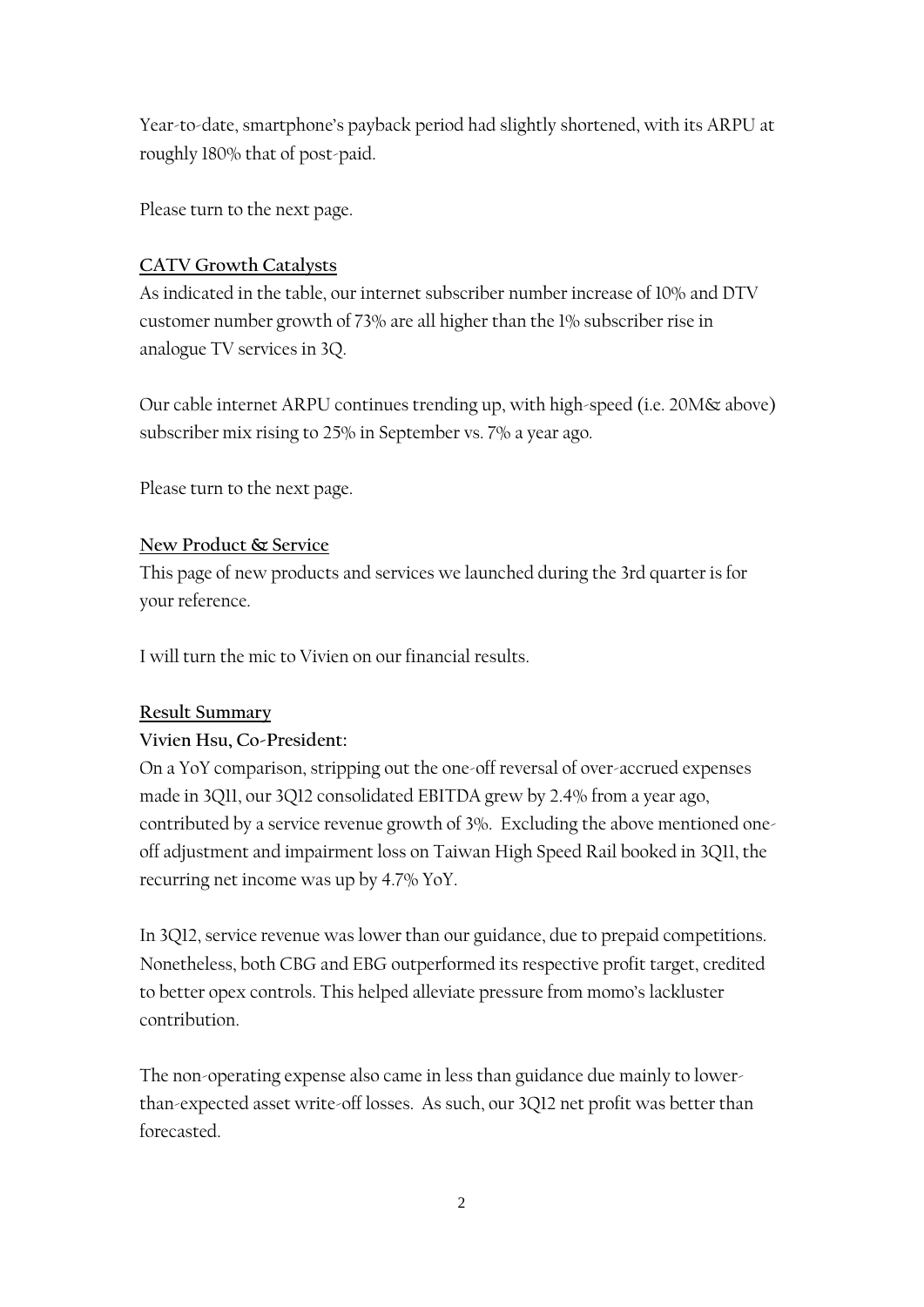For the first three quarters of this year, our EPS came in at NT\$4.16, up 20% YoY and reaching 78% of our full-year target of NT\$5.34.

Please turn to the next page for our operating performance.

#### **Divisional Performance**

Adjusted for the one-time over-accrued expense reversals made in 3Q11, CBG's 3Q12 EBITDA was flattish from a year ago.

Enterprise customers' mobile service revenue rose YoY in 3Q12, credited to a rise in the number of subscribers and higher smartphone adoptions.

HBG posted a stable profit increase from 1) better economies of scale in broadband business and 2) a higher blended ARPU as a result of selling more services per household.

Despite a 49% YoY increase in EBITDA for the online shopping business, momo had margin erosions due to declining profit contributions from its TV home shopping business.

Let me turn the presentation over to Rosie for balance sheet and cash flow analyses.

**Balance Sheet Analysis Rosie, CFO & Spokesperson:**

Let's turn to balance sheet analysis.

On Assets:

Inventory's YoY increase was a reflection of growing smartphone sales. Long-term investments increased in the quarter, including a 20% stake in Taiwan Pelican Express made by momo and capital calls from our 49.9%-held Taipei New Horizon.

On the Liabilities & Shareholders' Equity:

An NT\$11.54bn increase in short-term debt in the quarter raised our net debt balance to NT\$15.65bn or 55% annual EBITDA. Other current liabilities dropped after cash dividends & employee bonuses were paid in 3Q12.

On the Ratio Analysis: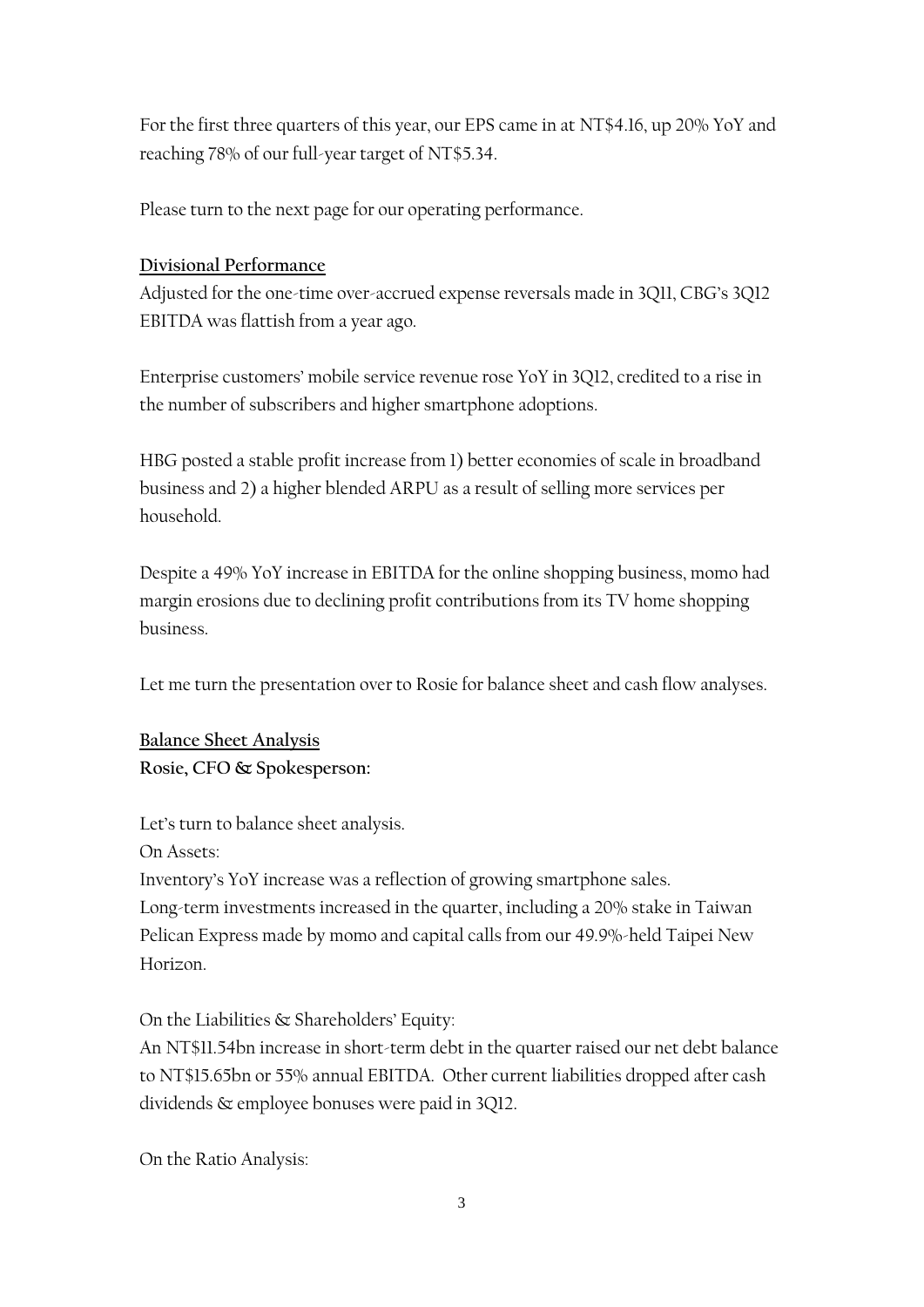Current ratio at the end of 3Q12 was higher than a quarter ago because of lower other current liabilities following our payment of dividends and employee bonuses. Gearing as of the end of 3Q12 remained healthy, similar to the level a year ago.

Let's turn to the next page for cash flow analysis.

### **Cash Flow Analysis**

Operating cash inflows for the quarter decreased sequentially due mainly to the payments of full-year frequency usage fee, cable TV content cost as well as employee bonuses in 3Q12.

Net investing cash outflow in 3Q12 was mainly for the NT\$2.35bn in cash capex and long-term investments made in the quarter as mentioned in the previous slide. The high investing cash outflow in 3Q11 was for the purchase of a 51% stake in momo.

In terms of financing activities, we increased short-term borrowing in 3Q12 to fund the cash dividend payments.

On the capex and free cash flow, capex in the first three quarters totaled NT\$5.77bn or 8% total revenue, which is running behind our annual capex forecast of NT\$11.8bn, as the majority of IDC (internet data center) construction and 3G expansion payments will not be made until 4Q12. Accumulative free cash flow reached NT\$10.66bn, translating into an annualized yield of 4.9%.

Let me turn the mic back to Vivian for event update and key message.

# **Event Update**

### **Vivian:**

TWM's board meeting today (October 25) approved to issue in tranches unsecured straight corporate bonds with a maximum amount of NT\$16bn and a maximum duration of 7 years.

The lower part of this slide lists the awards we have recently received for your reference.

Please turn to the key message page.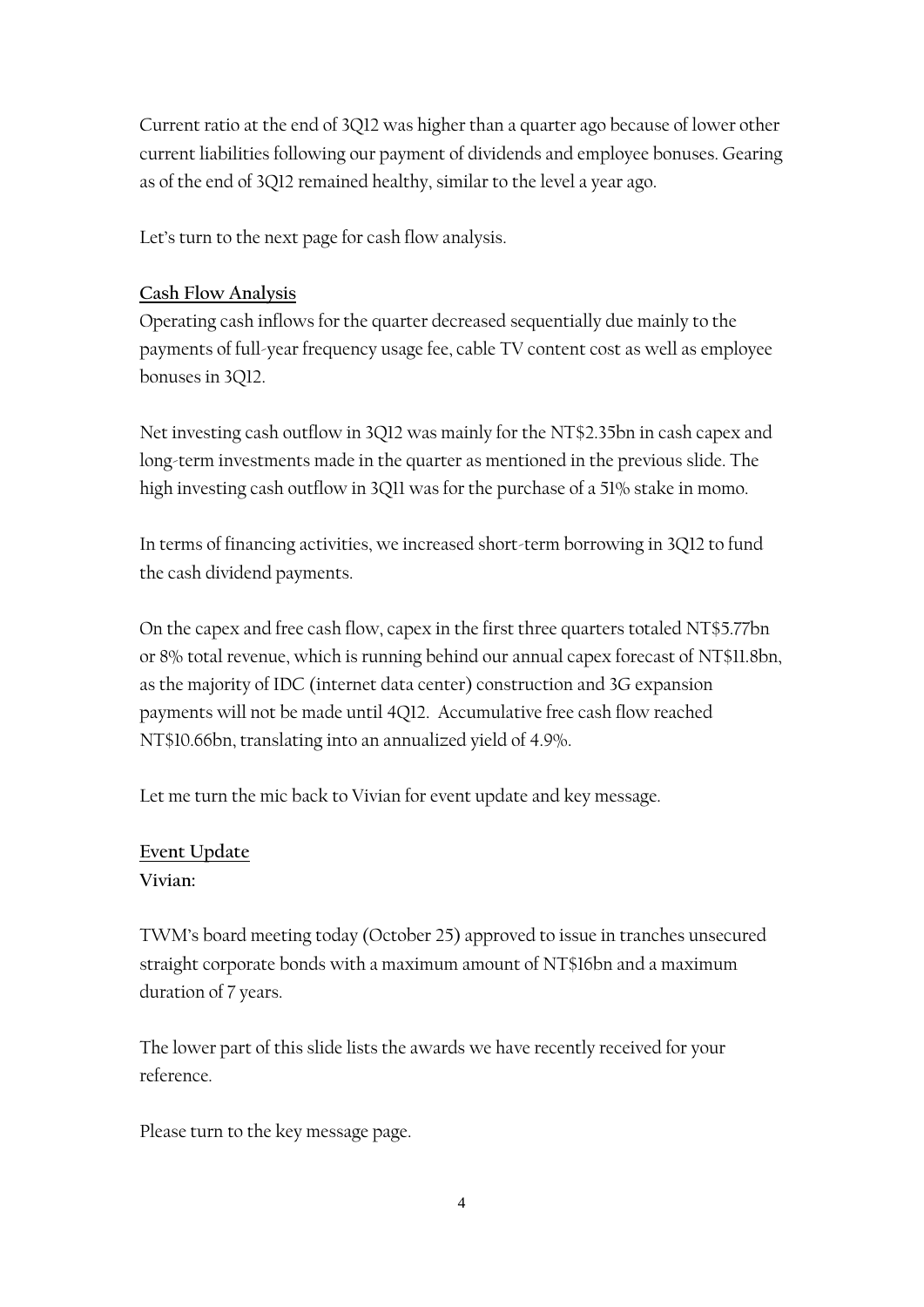#### **Key Message**

To wrap our presentation, this slide summarizes the message we would like to deliver:

Certain high-profile smartphone product launches are expected in 4Q, which is likely to increase quarterly earnings uncertainties. Nevertheless, healthy service revenue growth and solid results from the first three quarters will provide us the confidence to achieve our full-year guidance.

Now, we open the floor for questions.

#### **Q & A**

**Chate Benchavitvilai, Credit Suisse HK:** Today, I have four questions. The first question is related to momo. It seems like the margin is not picking up. Where do you see the turning point for momo business? What would need to happen for them to actually achieve a turnaround in those margins?

The second question is related to mobile data growth. Seems like it's decelerating partly because it's a higher base as well. My question is what kind of incremental ARPU are you generating from the new smartphone subscribers?

The third question is related to CAPEX. It seems like you're running behind as you suggest. For the FY, are you still expecting to spend \$11.8bn or is there some delay into next year? And, for next year CAPEX, should it be closer to \$9bn now that IDC CAPEX has been spent?

The fourth point is to clarify your statement about reaching the guidance. Are you talking about achieving bottom-line guidance alone? Because you look a little bit light on EBITDA right now and given the subsidies coming from certain high-profile smartphones would make achieving EBITDA guidance quite challenging in the 4Q, is that right?

**Cliff:** Regarding momo, I think currently the economic situation in Taiwan is not very good. This is part of the reason why TV shopping is not performing to the expectations we would like to have. momo is undergoing certain turnaround strategy. I think these transformation and turnaround strategies require at least a quarter to show certain results. We would like to see that they can improve gradually in the 4Q and may have more significant improvement in the next year.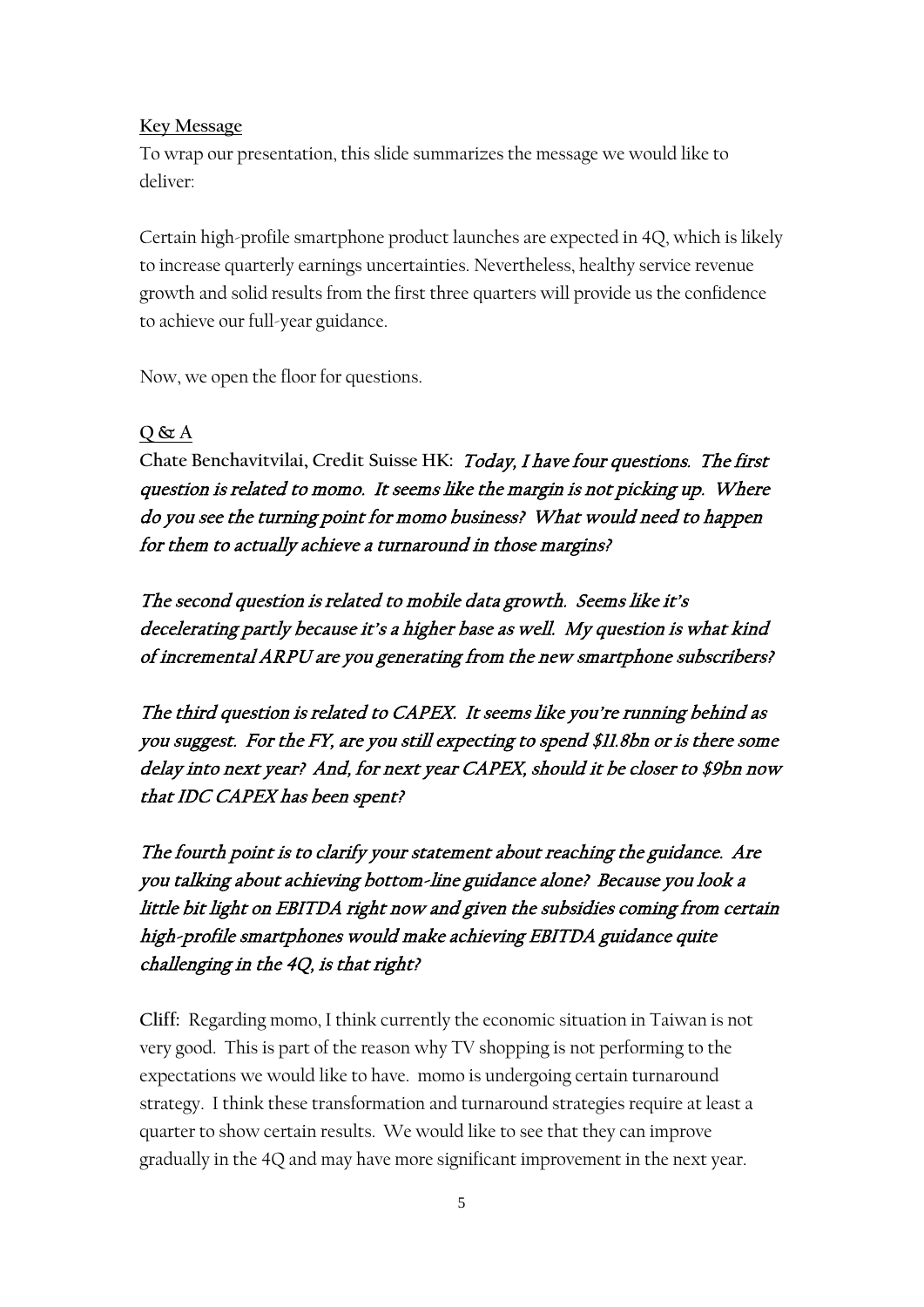As for data ARPU, I mentioned even now we're selling more and more middle-end and lower-end smartphones, so the data ARPU dropped a little bit, but it's currently still 180% higher than feature phone ARPU we have.

Regarding the CAPEX, even though we are running behind our capex spending, but, as we explained in the presentation, we still expect that by the end of this year, we are going to spend all the capex which is budgeted because the IDC and 3G data network upgrades will mostly happen in the 4Q.

And as for the EBITDA, even though we are expecting iPhone 5 to launch in the 4Q, but we are very confident that we are still able to achieve the whole year profit guidance eventually.

**Chate:** *Just a follow-up question regarding the question of ARPU from mid- to lower-end smartphones. The number you disclosed, NT\$1,400, for ARPU is on the blended basis, right? What would be the ARPU if you just looked at medium-end and lower-end smartphones that you are selling?*

**Shirley Chu, Director of Investor Relations**:If we look at the data ARPU, data ARPU is still showing a YoY increase by roughly 8%.

**Chate:** *One last question regarding capex, So, after we adjust out the IDC, the next year capex should go down to around \$9 bn or is that any further one-time that you see at the current moment that could come in next year as well?*

**Cliff:** We are still doing our budget exercise. Regarding the IDC, because that is part of our fixed-line business, so we won't see a big item like IDC in next year's fixed-line budget. But, regarding the mobile side, we are still calculating. So, in the fixed-line side, I think the budget will be lower than this year. In the mobile side, we are still doing more investigation regarding the budget for the next year.

**Steven Liu, Standard Chartered HK:** I have two questions. Regarding your smartphone ARPU, your blended year-to-date is NT\$1,400. That implies only NT\$1,200 in the 3Q. I think maybe the main reason is due to the low-end smartphone users. So, would you see the smartphone ARPU to continue to go down in the coming few quarters due to the higher low-end subscribers?

**Cliff:** To be frank, we didn't look very much into this because in the coming quarter,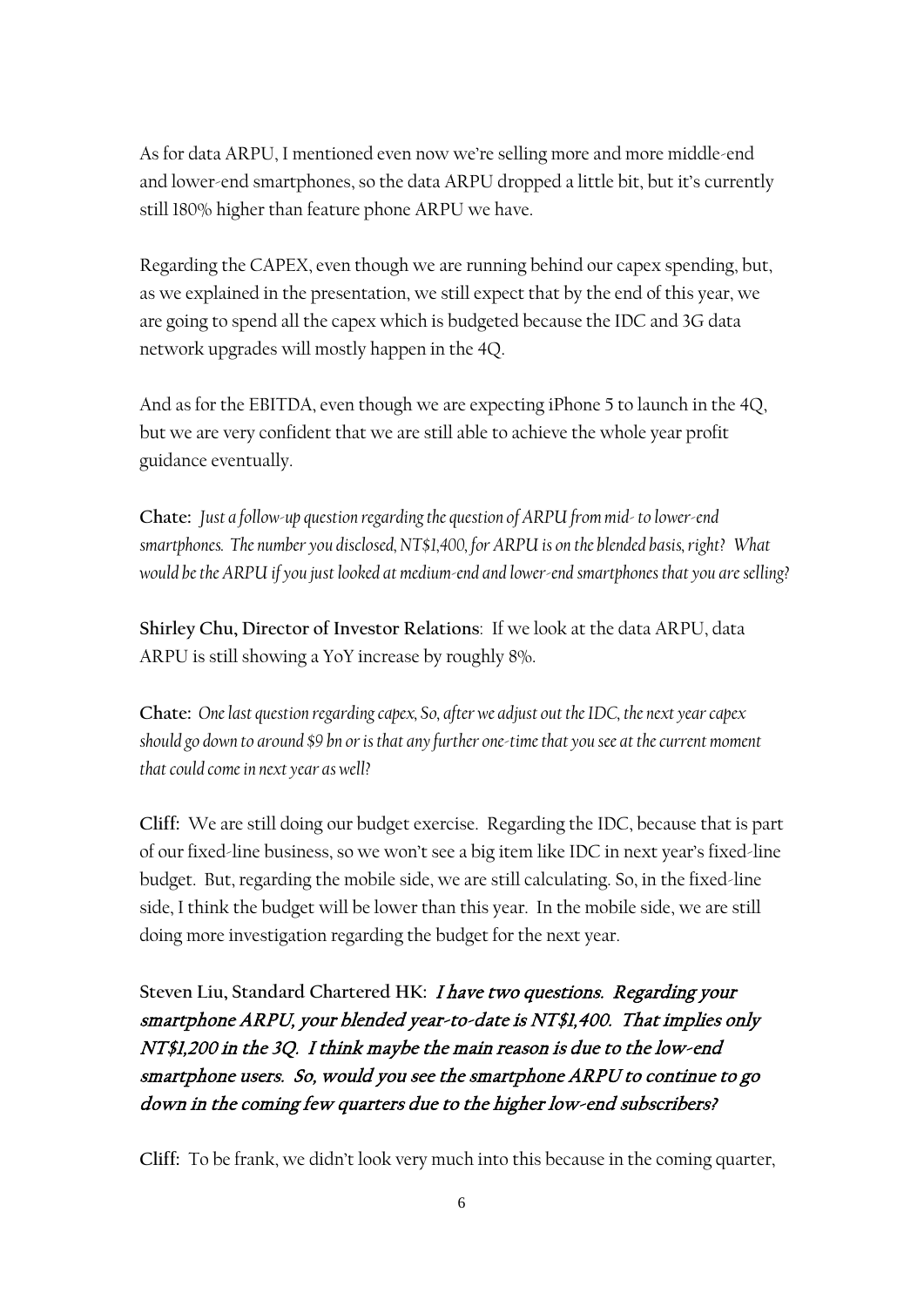at the moment, the blended ARPU, we still see we're still selling a lot of high-end products because we have the iPhone 5, Samsung Galaxy 3, Samsung Note 2. They are all selling very well. So, we have to really look at another quarter or two to determine this low-end smartphone really affect our ARPU and to what degree. So, I don't know the answer at the moment.

**Steven:** *So, what's the range of smartphone ARPU? Your average is NT\$1,400, what is the range, is it from NT\$900 to NT\$2,000 or something?*

**Cliff:** The smartphone ARPU can be ranging from NT\$700 to more than NT\$2,000.

**Steven:** *Second question regarding your cable broadband. I noted, in your slide, that only 25% broadband users, their connection speed is higher than 20Mbps. We know that CHT has been upgrading fiber to achieve 100Mbps. Technologically, can you upgrade to 100Mbps in a broadband connection speed going forward?*

**Cliff:** Yes, actually we are providing 100Mbps service just like CHT. We are aggressively pursuing high-end users, too. So, in the coming quarters, you will see that the mix of high-speed broadband users will increase quarter by quarter.

**Steven:** *What is your target penetration of 20Mbps subscribers by the end of the year and by the end of next year? Now, it's 25%, what is your target penetration?*

**Cliff:** I don't think we, at the moment, have a target for this kind of number. We just try to sell as many as we can.

# **Chate Benchavitvilai, Credit Suisse HK:** Just one follow-up question for me. What's the latest in terms of the 4G progress right now? Do we see any details such as how it's going to be, what's the pricing going to be?

**Cliff:** No, as a matter of fact, we haven't heard anything from NCC other than they say they're going to have these licenses awarded by the end of next year, no pricing, no details at the moment.

**Chate:** *On your side, any expectationsinto what kind of the pricing you're expecting and if the price is high, would that affect your dividend payout? Are you ready to gear up? Is there any guidance on that front?*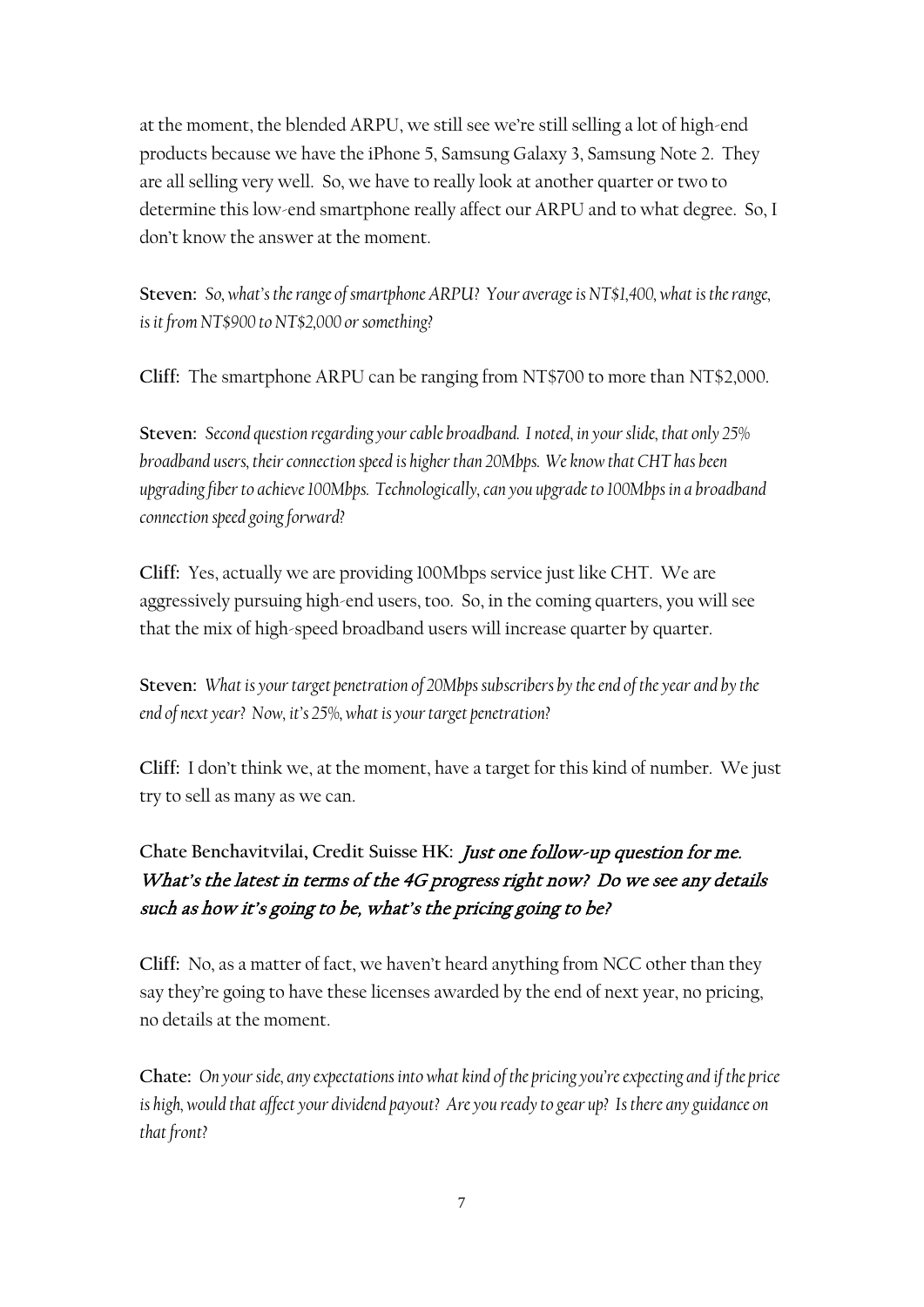**Cliff:** We have some idea regarding the pricing. At this moment, I don't think we should disclose what we think. And whether this is going to affect our dividend, I think it's so far away, so I won't comment on that.

**Chate:** *Ok, noted. One other thing on the regulatory side, any progress in terms of tiered pricing discussion with the NCC?*

**Cliff:** We are continuing to have dialogue with the NCC, but, as you know, the new chairman and commissioner just joined the NCC and, at the moment, they are busy working on 4G. They also have opened up cable network area. And they are also working on the extension of the 2G license. So, I think this tiered pricing will not happen this year. Our expectation is if something happens, it's going to be next year.

**Joseph Quinn, Macquarie Taiwan:** I have two major questions I hope you can help with. The first is surrounding some news that's been over the last two days in relations to comments from the Taipei mayor on cutting cable rates. Just curious what do you believe, is there any other risks to cable rates in other areas of Taiwan that you are exposed to?

The second one is just around the corporate bonds that you are raising. Can you give us some indication what that money is most likely to be for? Is it more toward 4G licenses if that's a practical explanation?

Also, you did mention in the last comment about 3G license extensions, can you give us some more color on what you're expecting in terms of how long the 3G licenses may be extended to and, also, has there been a final decision on the 2G license extension, too?

**Cliff:** Regarding the mayor's comment, most likely this is going to affect the Taipei City. We don't have any presence in Taipei city, but we do have three SOs in the New Taipei City. And the decision made by the Taipei city will affect New Taipei City because I think in the past Taipei and New Taipei City worked together, so if there's a cut in Taipei, it's going to affect the rate in New Taipei City.

And, currently, we don't have any 3G extension. What I mentioned is that we have a 2G extension because, by the end of this year, our 2G license will expired. So, we are going through a process to renew our 2G license for another five years. We are scheduled to interview with NCC this coming Friday, tomorrow. I will go to NCC for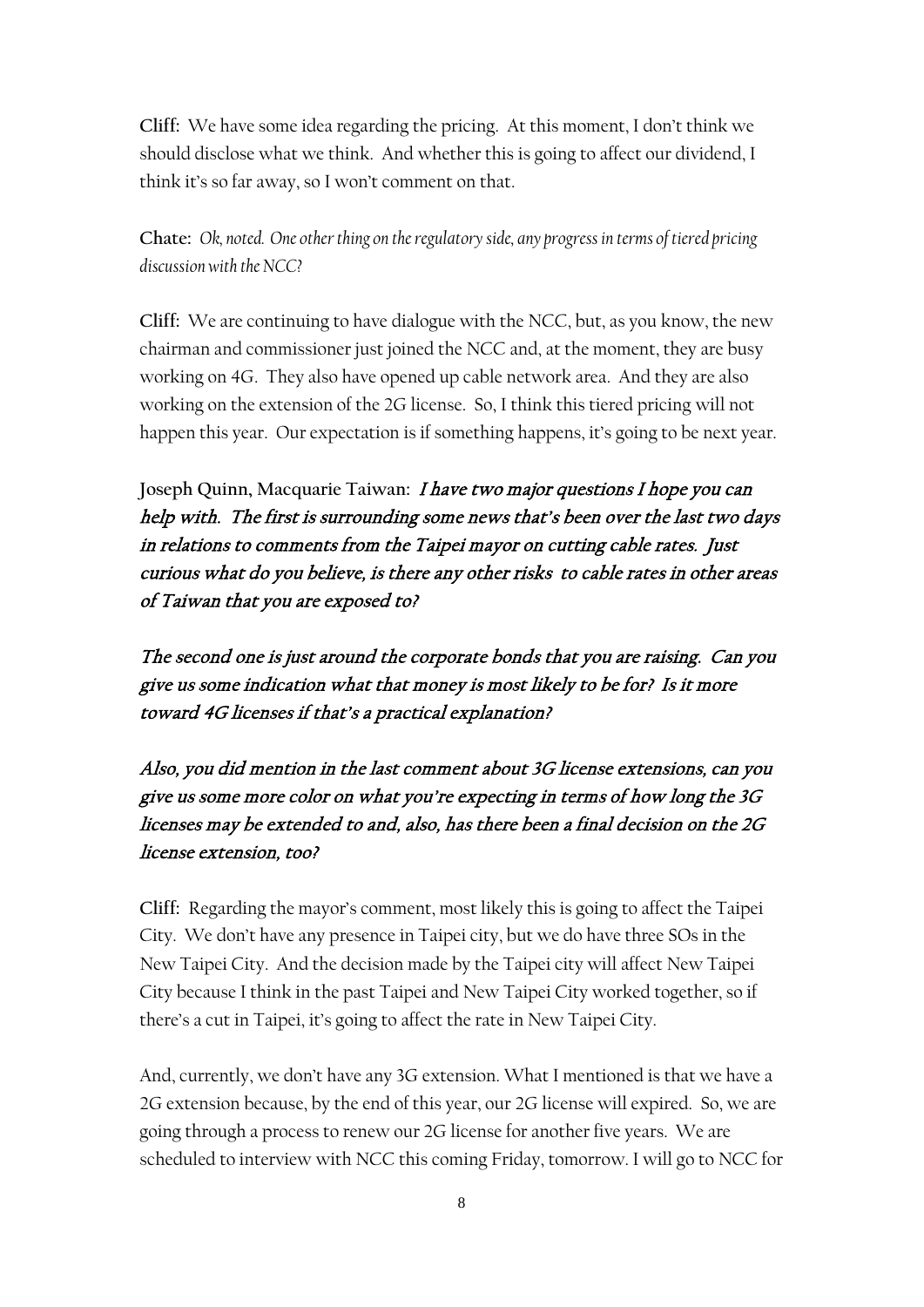an interview to extend our license. If we go through this interview, the NCC will extend our 2G license for another five years.

As for the bond issue, let me turn to Rosie.

**Rosie:** From the balance sheet, you can easily tell that we have NT\$8bn in corporate bonds and half of that will become due in November this year and the rest will become due next year. No more than NT\$16bn new straight bond issuance is, first, to refinance the repayment of the existing corporate bonds; secondly, is to strengthen our financial condition to have a better allocation of short-term and long-term borrowing to prepare for our future funding needs.

**Joseph:** *Just to follow-up on the 2G extensions. You said you're still looking to extend for five years. Do you think there's a possibility that they may negotiate that down for a shorter period and it's more in reflection of the fact that obviously if you get extended for five years, it limits the opportunity for someone else to bid on it for LTE.* 

**Cliff:** It's possible. We don't know yet. Tomorrow, the three majors, CHT, FET and TWM, will all go to NCC for this interview. The original framework is for five year extension. But, after the interview, they will tell us how many years we will get. At this point, we don't know what would be their position.

**Joseph:** *I assume you would prefer it to be a five year extension so you can maintain the use of that spectrum.* 

**Cliff:** You put me in a very awkward position because I have to say we expect fiveyear extension. We don't want NCC people to listen on our analyst meeting.

**Joseph:** *I'm sure they're quite busy. They'll wait for my notes later. Thank you.*

**Steven Liu, Standard Chartered HK**: Two more follow-up questions. Still on momo, do you have a target EBITDA margin going forward or any guidance on revenue growth? You've had very stagnant growth past few quarters on momo. So, what is your target on revenue guidance and EBITDA margin going forward?

**Rosie:** I think at this moment we don't have a target for this. Of course, this year, their results have been very disappointing and they are taking some actions to remedy this situation. As Cliff mentioned, we have to give them some time to show the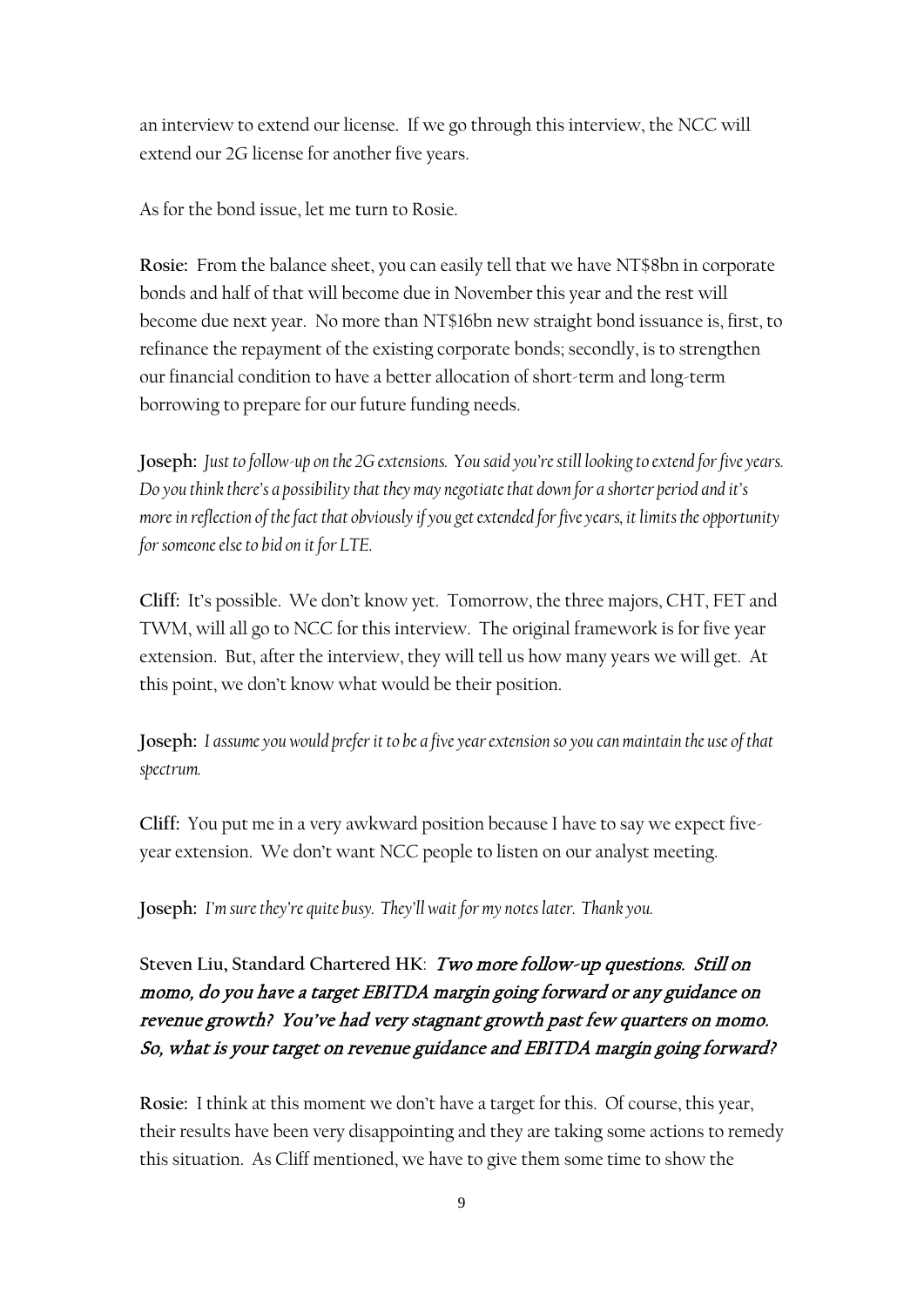results. And, I don't know whether you have noticed that their internet business has been doing very well. And its EBITDA margin has actually gone up by 1 ppt or slightly more. But their TV shopping business has been on the decline due to the weaker than expected economic conditions. The reason for that is quite clear because the items sold on TV are mostly discretionary items. And, also, they generated quite a lot of profit from some dietary supplements that are more profitable than the current product mix. But after the crackdown from the government on these types of products, their profitability has been going down. So, what they're trying to do is to help those vendors of dietary supplements or other more profitable items to get legal approval for sale on TV. I tend to say that these are not behavior changes. This could be affected seriously by the weaker than expected economic condition. So, we don't have a target on their margins.

**Steven:** *Second question is regarding your 3G utilization. Can you give roughly the utilization? 50 or 70% or something like.*

**Rosie:** It's below 80%.

# **Chate Benchavitvilai, Credit Suisse HK:** Just a follow-up to my peers on questions on momo. You mention about EBITDA margin on the internet side improved. Can you give us some color on what kind of margins generated on TV shopping side and on internet shopping side?

**Rosie:** TV shopping EBITDA margin is about 6%. Internet shopping is also close to that number.

**Chate:** *I guess the internet used to be much lower. And this is basically an improvement whereas TV used to be higher and is coming down?*

**Rosie:** For TV shopping, it's coming down quite a lot. For internet shopping, it's up by more than 1 ppt.

**Chate:** *Could you have some color on where it used to be, the TV home shopping?*

**Rosie:** It was about 8 to 10% one or two years ago.

**Chate:** *Another thing regarding your handset sales guidance. Seems like for the first nine months, the achievement rate is 56%, much lower than what you're expecting. Can you give us some color as*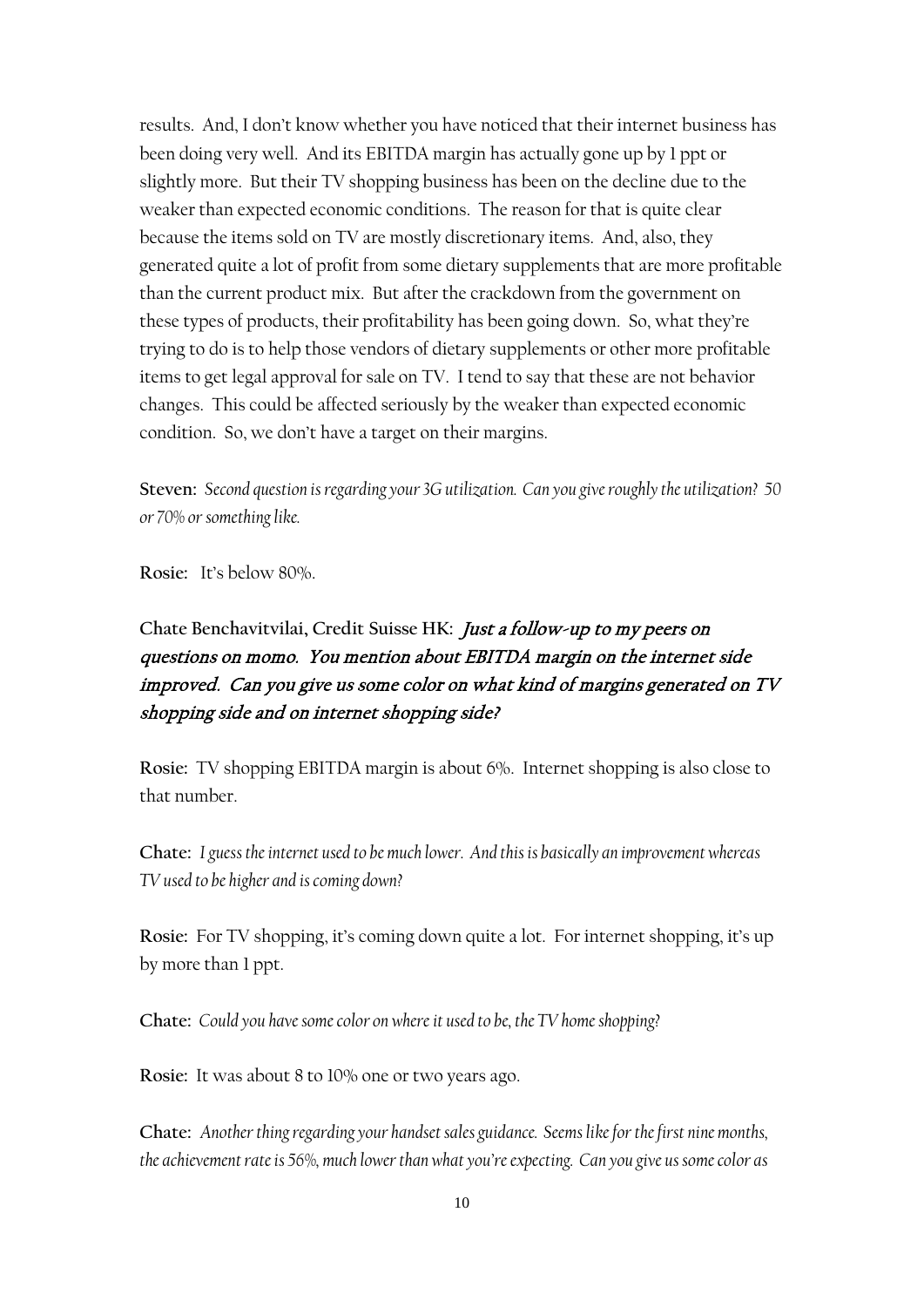*to why that is and where we should expect it to be for full-year?*

**Rosie:** You mean for handsets?

**Chate:** *Handset sales revenue.*

**Cliff:** Well, the handset sales revenue is lower than expected. This really doesn't affect our profits too much. Last year, we started selling unbundled handsets in our shops. So, for this year, we had projected a higher sales number for unbundled handset sales. For those sales, the margin is quite low. But we try to increase the traffic. Unfortunately, we didn't sell as many as unbundled handsets as we would like to have. This is the reason why the sales revenue of our handset sales is below our expectations. However, it really doesn't have any significant impact on our bottom line.

## **Sidney Zheng, Merrill Lynch HK:** I have just one question. Would you describe how you expect the competition will go in the next 3-6 months, is it going to be more intensified or more status quo?

**Cliff:** For the next 3-6 months, I think it is more status quo. Very similar to what we have experienced in the last few quarters.

## **Joseph Quinn, Macquarie Taiwan:** You mentioned earlier in the year some updates in relations to increasing the number of your cellphone stores, could you possibly give any update on how that's progressing at this stage?

**Cliff:** The target we have is, by the end of this year, we are going to have 400 stores.

**Joseph:** *At this stage, where are we at the moment?*

**Cliff:** We are roughly at 385.

**Joseph:** *So, you are confident enough it will make that 400 number.* 

**Cliff:** Yes, yes, we are going to hit the 400 by the end of this year.

**Neal Anderson, HSBC Hong Kong:** I just have a question of your more recent smartphone subscribers. So, you said you've been selling more mid-range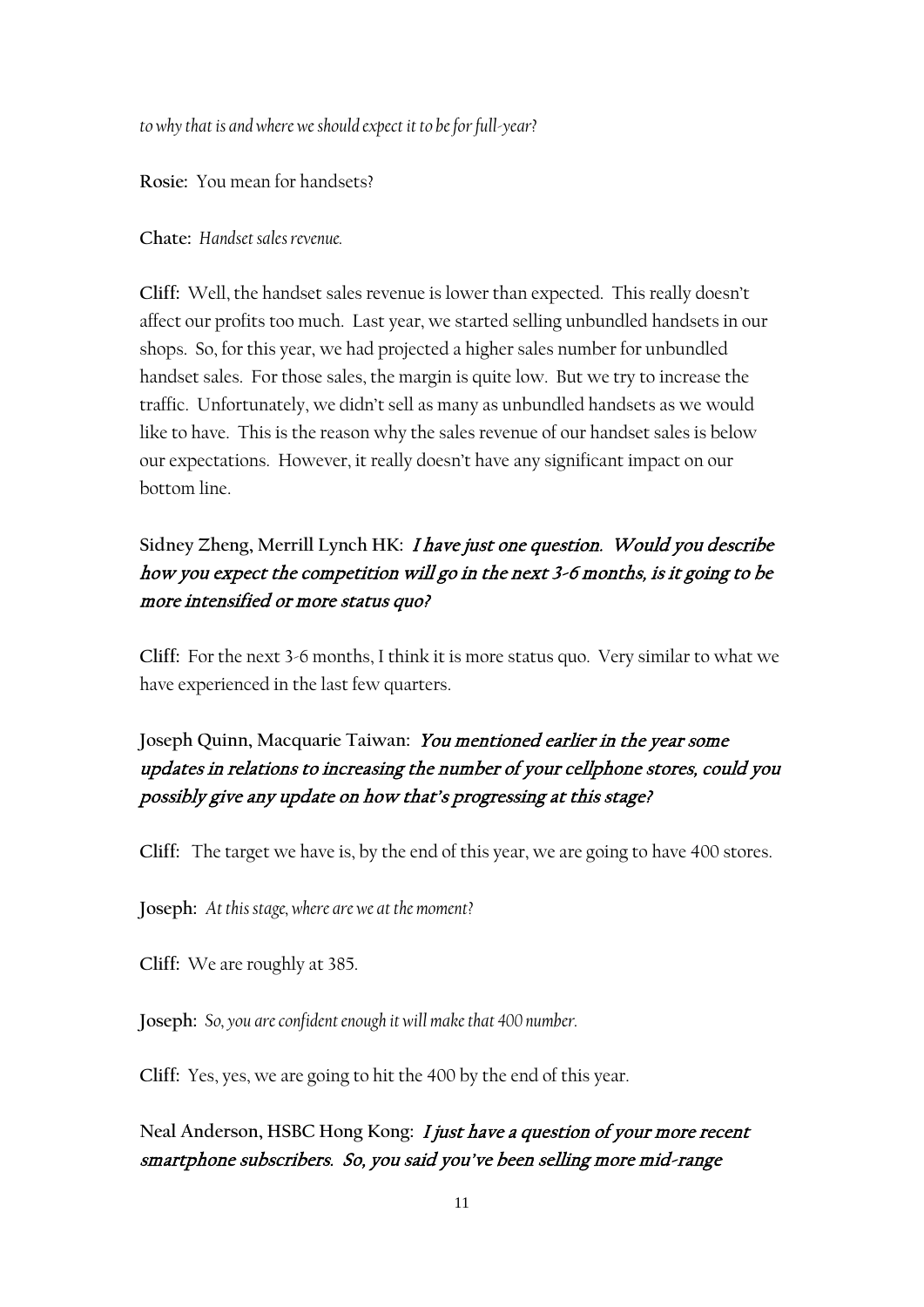## smartphones in the quarter. Are you able to say what are those customers are spending compared to their previous feature phone-based spending? I presume it's a narrower or smaller increase. I would be very interested in your comments on that.

**Cliff:** In general, the ARPU is 60% more than they used to have.

**Neal:** *Right, so it's still a very large increase. How long do you expect that trend to continue in terms of that level of increase? I think you've said before that smartphone adoption rate should be fairly steady at around a percentage point a month. In terms of that 60% increase, how do you see that trending?* 

**Cliff:** I think this will continue into next year. Our current smartphone penetration is still only 35%. Recently, we have launched Amazing 2 smartphone, which is dual core 4-inch smartphone and costs only US\$160 for unbundled. The low-end smartphone performance is very good. It's almost like the high-end phone a year or a year and half ago. So, we expect that the penetration rate of the smartphone will increase at the current level until the end of the next year.

**Neal:** *One final question on the traffic, data usage of these newer, more recent smartphone customers. Is that more similar to what you're seeing with high-end Android and iPhone type handsets?*

**Cliff:** No, not really because the ARPU is different. The low-end smartphone users on average, a smaller percentage will choose all-you-can-eat tariff. But certain users will choose NT\$250 monthly service, some will choose NT\$100. So, there is a different mix. But, for higher-end users, over 70% will choose data package, which will give you all-you-can-eat plan. So, that's the difference.

### **Steven Liu, Standard Chartered HK:** One follow-up question, how many retail shops do you have in Taiwan? And how's that number compare to CHT and FET?

**Cliff:** Currently, we have around 800 retail stores carrying Taiwan Mobile's brand name.

FET has roughly 700, but FET also control franchise stores, roughly 150 stores, called Arcoa. In total, FET has roughly 850 under their control.